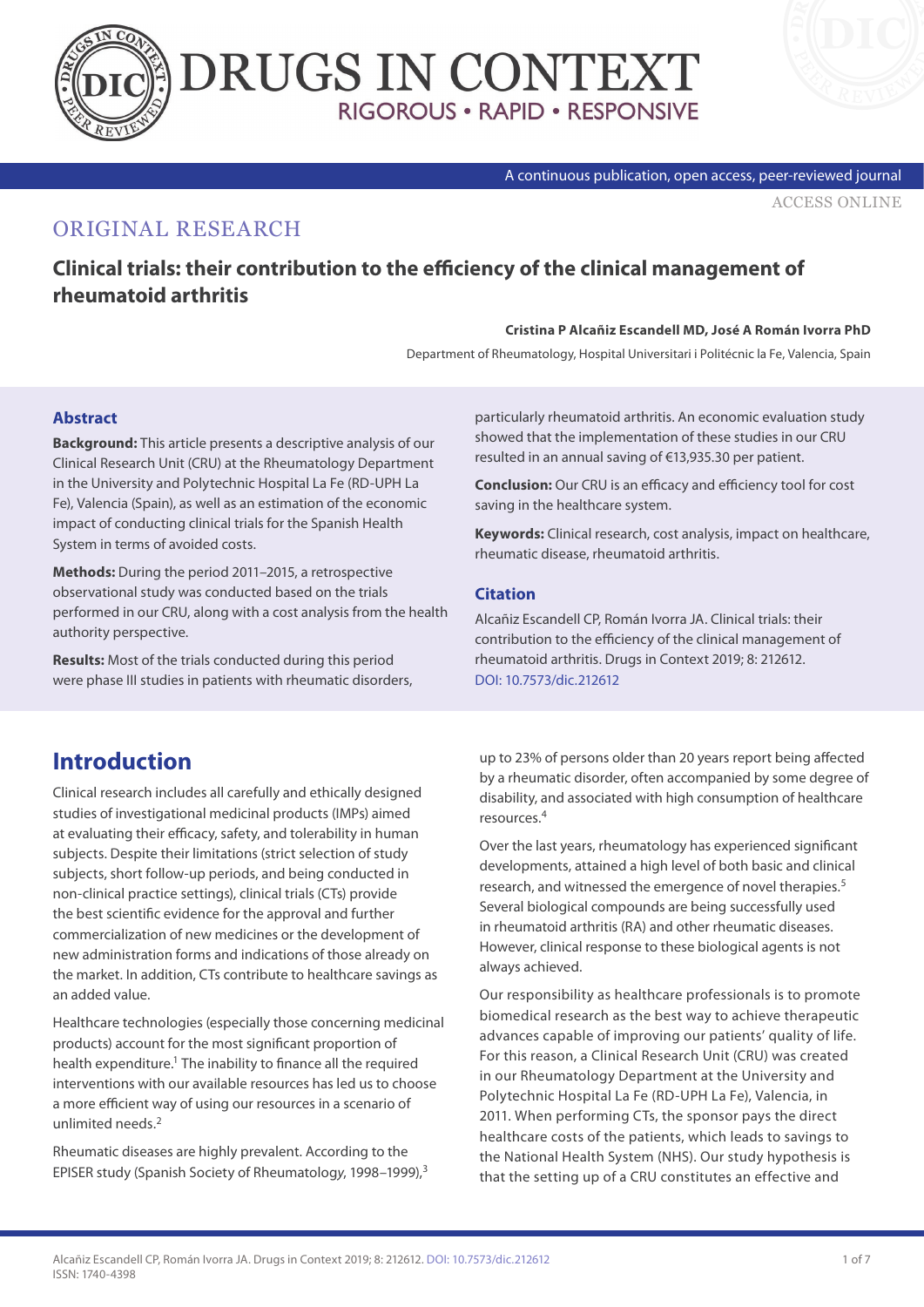efficient tool for the management of our Rheumatology Service. The aim is to estimate the economic impact of conducting CTs for the NHS in terms of avoided costs and to demonstrate that clinical research is an efficiency tool in healthcare settings. For this purpose, we performed a descriptive analysis of how clinical trial recruitment can reduce costs to healthcare systems.

# **Methods**

### Study design

This is a descriptive, observational, retrospective, single-centre study performed at the RD-UPH La Fe, comprising CTs conducted in our CRU between January 2011 and December 2015. Institutional review board approval was not required since it was a retrospective, observational study. Signed patient consent was not required since we used de-identified patient data.

### Economic evaluation

A cost analysis of CTs based on a Spanish Health System perspective was performed in patients with RA because this is the most prevalent inflammatory disease in which the greatest number of trials have been conducted. This analysis is based on data collected from CTs in patients with RA and from the clinical records of patients with RA treated in our Rheumatology Department. All CTs performed in patients with RA over the study period were analysed, although two observational studies in which the medication used had been funded by the health authority were excluded, as was a multinational study prematurely closed by the sponsor in which no patients were entered (Figure 1). We calculated the length of stay in the CT in weeks for each patient included with RA diagnosis. Afterwards, we also calculated the total number of weeks of treatment for the total of patients. Finally, a cost analysis model was developed to evaluate cost savings resulting from the inclusion of RA patients in CTs as a therapeutic option rather than treating them with a marketed biological agent according to the standard clinical practice.

### Estimation of resources

### **Identification**

To estimate the costs included in the analysis, a previous identification and selection of resources of interest was carried out based on the perspective used in our study. As our study is performed from a health authority perspective, only health direct costs were considered.<sup>6</sup> The following costs were identified and quantified during the study period: number of successive medical visits per specialist physician; number of visits to the nurse's office; diagnostic and/or laboratory tests; and pharmacological treatment (in our CRU, staffing costs are entirely funded by trial-related income, whilst direct healthcare of the patients during the conduct of a CT is paid by the sponsor).



Resources also used with other therapeutic options (background pharmacological treatment of RA, pharmacological treatment of comorbidities, consumption of healthcare resources for the management of adverse events (AE), and resources associated with the administration of the medicinal product) were not included, because it is assumed that their costs are common to all alternatives being compared (i.e. for patients either included in a CT or treated with a marketed medicinal product). Nonhealthcare direct costs were excluded from the analysis because they are irrelevant from the healthcare perspective.

#### **Quantification**

The amount of resources (in physical units) consumed during the analysis period was determined by assigning an average value per patient. An average patient is one that requires a 3-month follow-up in the case of patients with RA.

#### **Assigning unit costs**

The unit cost assigned to each healthcare resource corresponds to the price stipulated by the UPH La Fe according to the Law of Fees of the Generalitat Valenciana,<sup>7</sup> except the cost of the pharmacological treatment (etanercept) quantified in accordance with the Laboratory Selling Price (LSP) published by the General Pharmaceutical Council of Spain<sup>8</sup> at the time the analysis was undertaken (Table 1). Etanercept was considered the best commercial alternative treatment for the study as it is the marketed biological agent that was most widely used in routine clinical practice during our study period, and whose efficacy and tolerability have been shown to be similar to those of the other biologicals available at that moment, although it was less costly.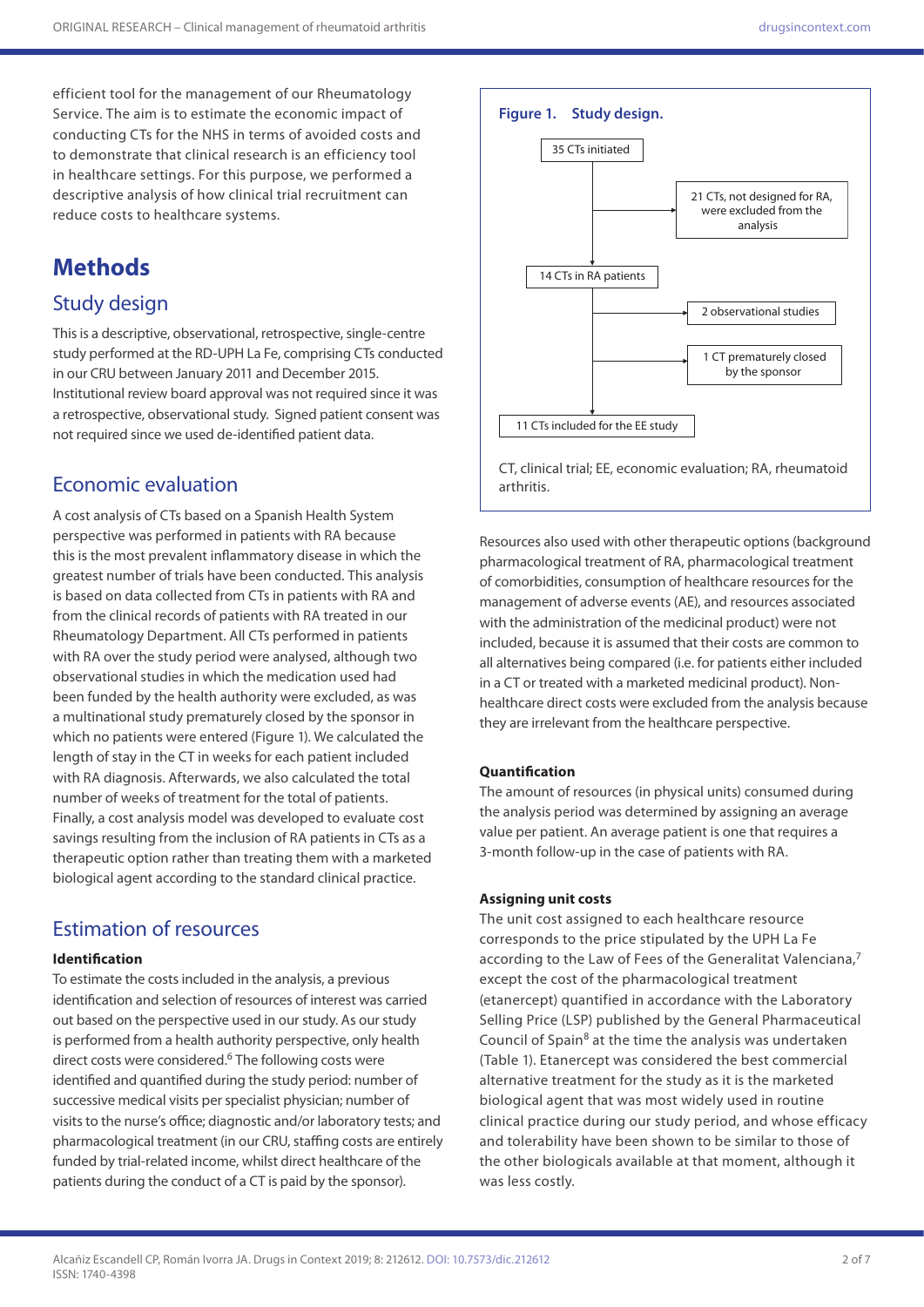#### **Table 1. Unit costs assigned to each resource used (€ of 2016).**

| Concept                                                                 |                           | Cost<br>$(€ + VAT)$ |
|-------------------------------------------------------------------------|---------------------------|---------------------|
| Visit to the Specialist<br>Physician (Successive)                       |                           | 40.2                |
| Extractions, injectable or<br>sample collection at the<br>health centre |                           | 20.90               |
| Rheumatoid factor                                                       |                           | 6.56                |
| Anti-CCP                                                                |                           | 6.56                |
| <b>CRP</b>                                                              |                           | 6.50                |
| <b>ESR</b>                                                              |                           | 3.26                |
| Automated blood cell<br>count                                           |                           | 3.26                |
| lucose                                                                  |                           | 0.56                |
| <b>BUN</b>                                                              |                           | 0.71                |
| Creatinine                                                              |                           | 0.34                |
| Creatinine clearance                                                    |                           | 0.17                |
| GPT                                                                     |                           | 0.62                |
| GOT                                                                     |                           | 0.62                |
| GGT                                                                     |                           | 0.79                |
| Alkaline phosphatase                                                    |                           | 0.56                |
| Total, direct and indirect<br>bilirubin                                 |                           | 0.60                |
| lons                                                                    |                           | 2.79                |
| <b>Total proteins</b>                                                   |                           | 0.50                |
| Albumin                                                                 |                           | 0.38                |
| Calcium                                                                 |                           | 0.63                |
| Phosphate                                                               |                           | 0.62                |
| Cholesterol (HDL, LDL,<br>VLDL)                                         |                           | 3.30                |
| Triglycerides                                                           |                           | 1.02                |
| Urinalysis (sediment<br>and abnormal elements)                          |                           | 3.83                |
| <b>Etanercept (SPC)</b>                                                 | <b>LSP</b><br>$(€ + VAT)$ | <b>LSP</b>          |
| 50 mg/week                                                              |                           |                     |
| Etanercept (50 mg,<br>four 1-mL preloaded<br>syringes)                  | 1.043,30                  | 947.22              |

Source: BOTPLUS 2.0<sup>14</sup>

Anti-CCP, anticyclic citrullinated peptide; BUN, blood urea nitrogen; CRP, C-reactive protein; ESR, erythrocyte sedimentation rate; GOT, glutamic-oxaloacetic transaminase; GPT, glutamic-pyruvic transaminase; HDL, high-density lipoproteins; LDL, low-density lipoproteins; LSP, laboratory selling price; SPC, summary of product characteristics; VAT, value-added tax; VLDL, very lowdensity lipoproteins.

### Statistical analysis

Data were collected from the CTs performed in our CRU from January 2011 to December 2015, as well as from the CT reports on file in this unit.

A descriptive analysis was conducted of our CRU along with an analysis of the type of CTs conducted by reviewing the rheumatic disease treated and the development phase of the trial. Statistical analyses were conducted using the IBM SPSS Statistics®.

Distribution tables of absolute and relative frequencies, as well as histograms, are used to describe study results. Discrete quantitative variables included investigatorcontrolled independent, grouping, and demographic variables. Dependent variables were outcome or response variables which could be either discrete or continuous quantitative. Confounding variables were not analysed. The simultaneous relationship of several variables in the statistical analysis was determined and classified using a multivariate analysis.

The descriptive statistics applied to the data collected was summarized to avoid managing the whole data set and provide an overview of variable distribution. To this end, frequency tables and their graphic representations were used. Measures of central tendency included mean, median, and mode, as well as minimum and maximum values. No measures of dispersion (e.g. range, standard deviation), position (e.g. quartiles, centiles), or form (bias, skewness, kurtosis) were used.

As for the general description of patients throughout the study follow-up, the following parameters were recorded for analysis: total number of active CTs per year during the study period; total number and percentage of CTs by phase of clinical development; total number and percentage of CTs by pathology; total number and percentage of screenings, screening failures, and randomized patients by pathology throughout the study.

### **Results**

The CRU team members include the principal investigator (and Head of the Rheumatology Department), three co-investigators (one of whom also coordinates the whole unit), and one dedicated nurse. All personnel members, both specialist physicians and specialized nurse, are skilled and well trained in Good Clinical Practice. Our CRU has budgetary autonomy because the studies performed are funded by pharmaceutical companies.

### Clinical research activities performed in the CRU

A total of 35 trials were conducted in our unit between January 2011 and December 2015. The number of active CTs increased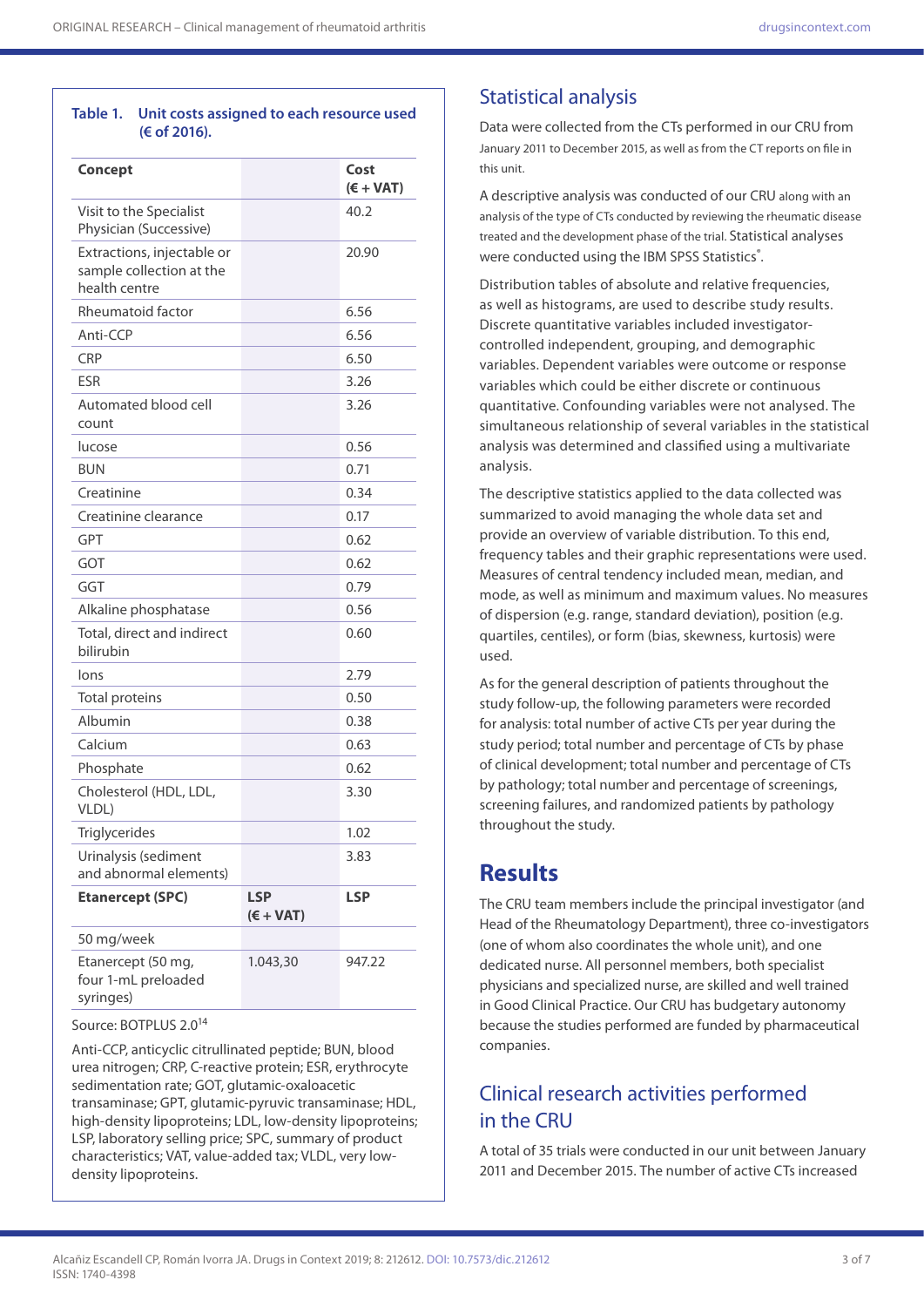over the first 2 years from 8 in 2011 to 15 in 2012, with a plateau being reached during the three following years (20 trials per year). Most CTs were phase III trials (20; 57.1%), followed by observational studies (8; 22.8%), phase I/II (4; 11.4%) and IV trials (3; 8.6%). The trials were mainly performed in patients with RA  $(n=14)$ .

## Analysis of the economic evaluation

Our economic evaluation (EE) analysis only included CTs conducted in patients with RA, whose average consumption value differs from that of patients with other conditions (as described in the Methods section). Two observational studies and one CT (premature closure by the sponsor) were discarded. Therefore, 11 CTs were considered for analysis, which included a total of 76 patients with RA.

For each patient, the duration of treatment with the IMP was recorded Afterwards, the total number of weeks with IMP treatment for all the patients was calculated, along with their completion status (completed or withdrawn from the trial), which totalled 2609 weeks of treatment. This represents a saving in expenses for the healthcare system in terms of biological therapy, health professional care (physicians and nurses) and laboratory testing for 1 patient over a 50-year period or, similarly, for 50 patients over 1 year (Table 2).

After assigning the unit costs to the resources considered in the EE analysis, the total cost was calculated by multiplying

### **Table 2. Follow-up weeks in rheumatoid arthritis patients included in the clinical trials.**

| <b>Clinical trial</b>     | <b>Total patients</b><br>included (n) | <b>Total weeks</b><br>(n) |
|---------------------------|---------------------------------------|---------------------------|
| ACT11575                  | 1                                     | 12                        |
| WA22762<br>(SUMMACTA)     | 10                                    | 760                       |
| ML28488(ACT<br>Extension) | $\overline{4}$                        | 384                       |
| ML27828(JUST ACT)         | 21                                    | 377                       |
| M12-073(CONCERTO)         | $\overline{7}$                        | 130                       |
| CX611-0101                | 5                                     | 72                        |
| I4V-MC-JADW<br>(BEACON)   | 8                                     | 97                        |
| I4V-MC-JADX(BUILD)        | $\overline{4}$                        | 72                        |
| I4V-MC-JADV(BEAM)         | 3                                     | 1                         |
| I4V-MC-JADY<br>(BEYOND)   | $\overline{7}$                        | 464                       |
| ML28709(TO-SPACE)         | 6                                     | 240                       |
| Patients (total n)        | 76                                    |                           |
| Weeks (total n)           |                                       | 2609                      |
| Years (total n)           |                                       | 50.17                     |

the consumption of each resource by its unit cost, per year and month (Table 3). We use the expression 'consumption of minimum resources' because, as discussed in the Methods section, our aim was to compare the healthcare saving translated into avoided costs with regard to the value of the biological agent that patients would have received if they had not been included in a clinical trial.

In summary, our results show that, after the creation and development of a CRU in our RD and specifically CTs in RA, the economic impact in terms of savings for our health system is high due to the avoided costs in biological therapy, human resources (specialists and specialized nursing), and laboratory tests. In 5 years, a total saving of €699,176 was achieved, which means an annual saving of €139,835 (Table 4).

## **Discussion**

Our CRU was created in January 2011. Despite its short lifetime, it has had an intense initial 2-year development program of active clinical trials, which has remained stable during the last 3 years. Over this period, the number of staff members has risen in concert with the unit's growing level of activity.

The primary scope of clinical research is to evaluate the safety and efficacy of IMPs to derive maximum therapeutic benefit for the patient. In this regard, our EE study also showed that CTs, in addition to being the best tool to confirm efficacy of medicinal products, represent *per se* an efficiency instrument because they translate into savings for our healthcare system in terms of pharmaceutical expenditures, human resources, and diagnostic testing. Furthermore, CTs are usually the only option for patients who want to gain access to drugs not yet on the market or marketed for a different indication, or for patients who fail to respond to other commercially available medicines.

### Study limitations

The main limitation of this EE study is that the analysis used to estimate the savings for the healthcare system was based exclusively on CTs performed in patients with RA, as compared to other published studies that have included all the trials related to the same specialty for calculating the economic impact or the avoided costs. $9-11$  This decision, however, has allowed us to include some other types of avoided resources, such as visits by specialist physicians or visits by specialized nurses and laboratory tests, and not only the avoided costs from the biological treatment, because all the direct healthcare costs are relevant from the health authority perspective. To this end, a patient representative of RA was chosen, and an average consumption was assigned, which permitted us to analyse a homogeneous patient profile. However, for any particular disease, there may be a number of circumstances associated with different resource consumptions – such as a wide clinical heterogeneity, specific properties of the different therapeutic options and several aspects concerning the clinical follow-up – which are likely to influence the final outcomes.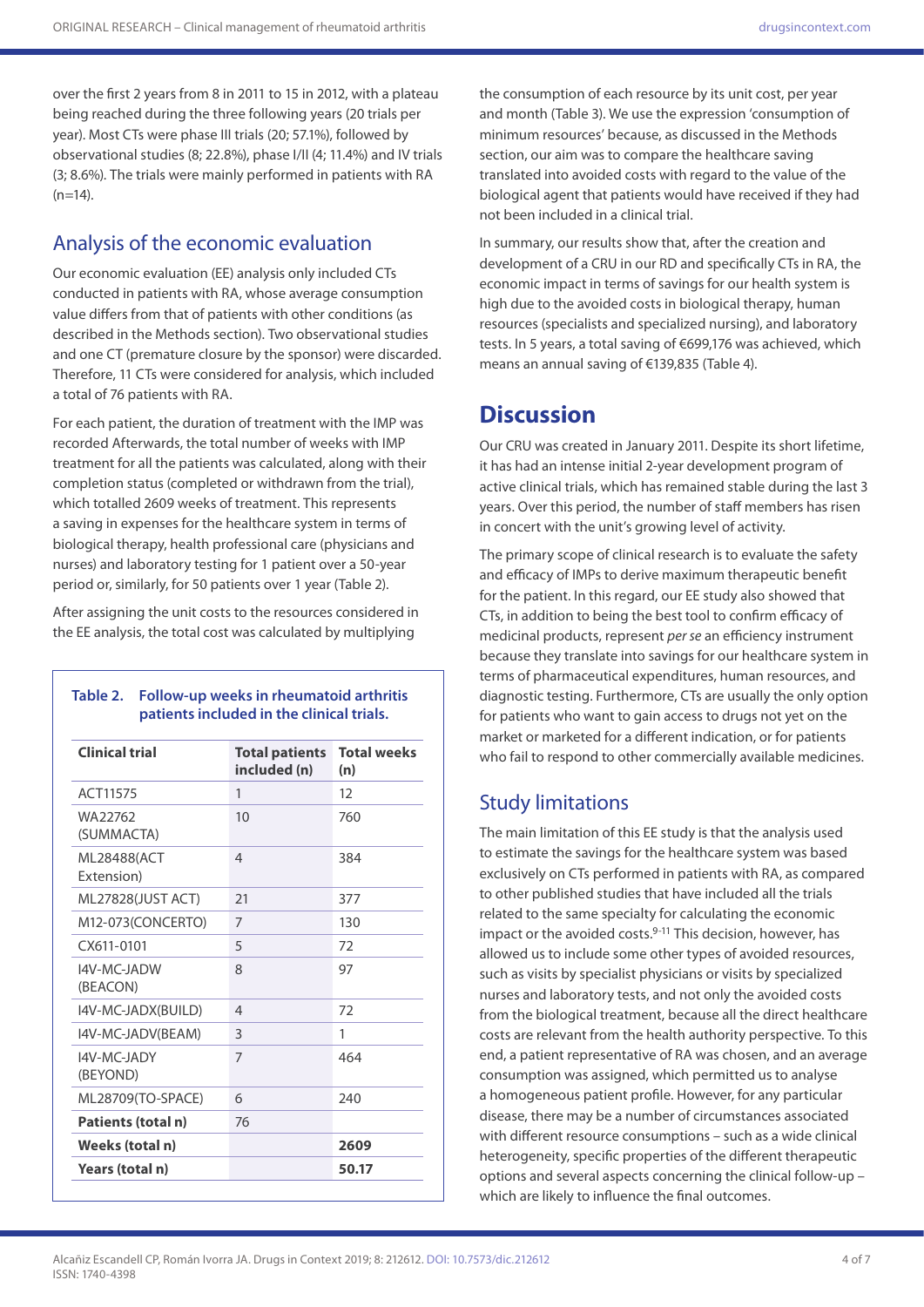| <b>Identification</b>                                                  | Quantification               | <b>Value assessment</b> | <b>Total cost</b>                              |
|------------------------------------------------------------------------|------------------------------|-------------------------|------------------------------------------------|
| <b>Resources</b>                                                       | <b>Annual</b><br>consumption | Unit cost $(\epsilon)$  | <b>Total cost per</b><br>resource $(\epsilon)$ |
| Visit to the Specialist (Physician) (Successive)                       | $\overline{4}$               | 40.2                    | 160.08                                         |
| Extractions, injectables, or sample collection<br>at the health centre | $\overline{4}$               | 20.90                   | 83.60                                          |
| Rheumatoid factor                                                      | $\mathbf{1}$                 | 6.56                    | 6.56                                           |
| Anti-CCP                                                               | $\mathbf{1}$                 | 6.56                    | 6.56                                           |
| <b>CRP</b>                                                             | $\overline{4}$               | 6.50                    | 26                                             |
| <b>ESR</b>                                                             | $\overline{4}$               | 3.26                    | 13.04                                          |
| Automated blood cell count                                             | $\overline{4}$               | 3.26                    | 13.04                                          |
| Glucose                                                                | $\overline{4}$               | 0.56                    | 2.24                                           |
| <b>BUN</b>                                                             | $\overline{4}$               | 0.71                    | 2.84                                           |
| Creatinine                                                             | $\overline{4}$               | 0.34                    | 1.36                                           |
| Creatinine clearance                                                   | $\overline{4}$               | 0.17                    | 0.68                                           |
| GPT                                                                    | $\overline{4}$               | 0.62                    | 2.48                                           |
| GOT                                                                    | $\overline{4}$               | 0.62                    | 2.48                                           |
| GGT                                                                    | $\overline{4}$               | 0.79                    | 3.16                                           |
| Alkaline phosphatase                                                   | $\overline{4}$               | 0.56                    | 2.24                                           |
| Total, direct, and indirect bilirubin                                  | $\overline{4}$               | 0.60                    | 2.40                                           |
| lons                                                                   | $\overline{4}$               | 2.79                    | 11.16                                          |
| <b>Total proteins</b>                                                  | $\overline{4}$               | 0.50                    | 2.00                                           |
| Albumin                                                                | $\overline{4}$               | 0.38                    | 1.52                                           |
| Calcium                                                                | $\overline{4}$               | 0.63                    | 2.52                                           |
| Phosphate                                                              | $\overline{4}$               | 0.62                    | 2.48                                           |
| Cholesterol (HDL, LDL, VLDL)                                           | $\overline{2}$               | 3.30                    | 6.60                                           |
| Triglycerides                                                          | $\overline{2}$               | 1.02                    | 2.04                                           |
| Urinalysis (sediment and abnormal elements)                            | $\overline{4}$               | 3.83                    | 15.32                                          |
| Hospital pharmacological products                                      | 52                           | 260.83                  | 13,562.90                                      |
| Minimum cost per patient/year                                          |                              |                         | 13,935.30                                      |
| Minimum cost per patient/month                                         |                              |                         | 1161.28                                        |

#### **Table 3. Minimum annual resource consumption per average patient.**

Additionally, unit costs were obtained from the Law of Fees of the Generalitat Valenciana, in force at the time of analysis, as was the etanercept LSP.

### Proposals for potential research lines

The total impact on the healthcare system can be calculated from this study in terms of avoided costs for all the CTs conducted in the RD-UPH La Fe. For that purpose, we would use the health authority perspective; therefore, as with the CTs performed in RA, we would include the direct healthcare resources, excluding the non-healthcare direct costs and indirect costs.

We would also assign an average per-patient value based on the data collected from other patients experiencing the

#### **Table 4. Economic impact attributable to CTs in RA.**

| Patients included in the CTs<br>analysed in the EE (n)                      | 76                                   |  |  |  |
|-----------------------------------------------------------------------------|--------------------------------------|--|--|--|
| Total follow-up time of CTs                                                 | 2609 weeks<br>$(50.1 \text{ years})$ |  |  |  |
| Economic impact attributed per<br>patient/year                              | € 13,935.30                          |  |  |  |
| Economic impact attributed per<br>year (average)                            | € 139,835.38                         |  |  |  |
| Economic impact attributed to<br>CTs for 5 years                            | € 699,176.88                         |  |  |  |
| CTs, clinical trials; EE, economic evaluation;<br>RA, rheumatoid arthritis. |                                      |  |  |  |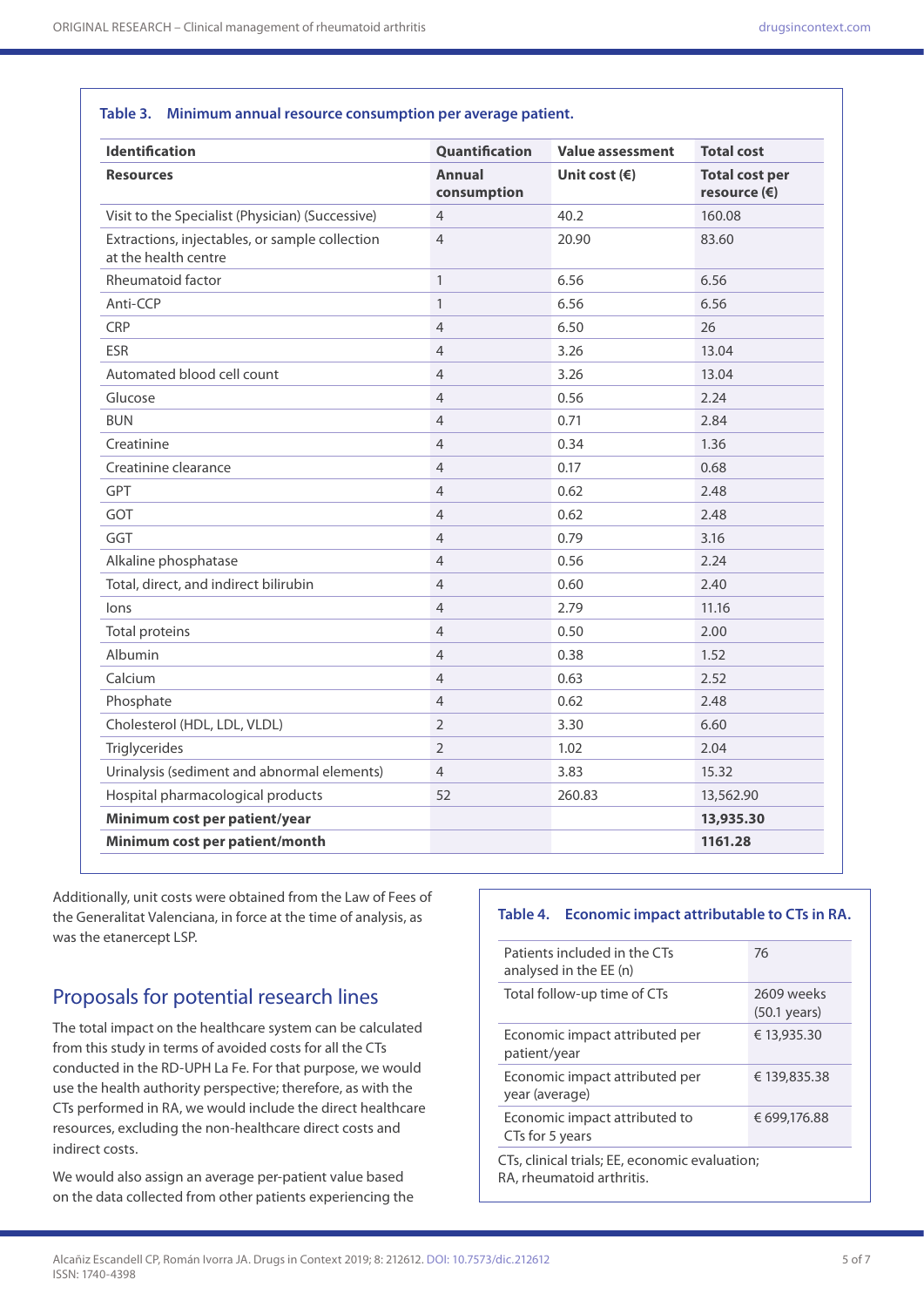same rheumatic disease. We would not consider low-level and scarcely relevant resources, as well as those common to the other options because their measurement would be timeconsuming, and their contribution to the global cost is usually very small.

The economic evaluation of healthcare technologies or, particularly, pharmacoeconomics studies (mainly focused on the evaluation of medicinal products) has gained momentum over the last few years due to the need to link interventionrelated benefits with the cost of such interventions. Health professionals should become involved and play a more relevant role in the priority-decision process within a context where available resources are insufficient. The aim of economic evaluations in medicine is to assist in the adoption of efficient decisions without limiting clinical freedom. Decisions related to new medicines must be based not only on efficacy, safety, and quality criteria but also on the cost component.<sup>12</sup>

In this regard, a rapidly growing interest in the economic evaluation of CTs has emerged, with the inclusion of sections devoted to the use of healthcare resources.<sup>13</sup> A specific resource-utilization sheet for identification and quantification purposes should be included in the study case report form, and data on resource consumption should be entered in the patient's clinical record. The informed consent should include information on the type of costs to be recorded. Adequate

training on the resources to be included in the studies is essential for both investigators and coordinators.

## **Conclusion**

Rheumatology is one of the medical specialties in which clinical research has experienced fast growth in recent years, as shown by the increasing activity in our CRU since its creation in 2011. The conduct of CTs represents a key component of scientific and therapeutic development where safety, welfare, and dignity of participating subjects are consistently preserved; the integrity, reliability, and quality of the data collected are guaranteed; and savings for our healthcare system are obtained.

Thus, healthcare managers should consider CRUs not only as a means of strengthening the scientific fabric and the industrial development in their country but also as efficiency tools within their health system. As health professionals, we should adopt efficiency criteria for clinical decision making in a publicly funded healthcare system, to achieve the highest benefits for our entire population in a context of limited resources.

In summary, after the creation and implementation of our CRU, we managed to save a total amount of €13,935.30 per patient in CT per year. CRUs should be considered as an efficient tool for healthcare systems.

**Contributions:** All authors contributed extensively to the work presented in this paper. All authors have contributed significantly to the conception, design, or acquisition of data, or analysis and interpretation of data. All authors have participated in drafting, reviewing, and/or revising the manuscript and have approved its submission. All named authors meet the International Committee of Medical Journal Editors (ICMJE) criteria for authorship for this article, take responsibility for the integrity of the work, and have given their approval for this version to be published.

**Disclosure and potential conflicts of interest:** Dr Román Ivorra reports that he is on advisory boards for Pfizer, Sanofi, and Roche, outside the submitted work. No conflicts of interest exist concerning the conduct of this work. Etanercept was chosen as a therapeutic alternative based on cost efficacy/cost-effectiveness criteria, regardless of the pharmaceutical company marketing the drug. The International Committee of Medical Journal Editors (ICMJE) Potential Conflicts of Interests form for the authors is available for download at <https://www.drugsincontext.com/wp-content/uploads/2019/11/dic.212612-COI.pdf>

**Acknowledgements:** Editorial assistance was provided by Content Ed Net (Madrid, Spain).

Funding declaration: Editorial assistance was funded by an unrestricted grant from Merck Sharp & Dohme Spain. The study was not funded by any external sources.

**Copyright:** Copyright © 2019 Alcañiz Escandell CP, Román Ivorra JA. <https://doi.org/10.7573/dic.212612>. Published by Drugs in Context under Creative Commons License Deed CC BY NC ND 4.0 which allows anyone to copy, distribute and transmit the article provided it is properly attributed in the manner specified below. No commercial use without permission.

**Correct attribution:** Copyright © 2019 Alcañiz Escandell CP, Román Ivorra JA. Published by Drugs in Context under Creative Commons License Deed CC BY NC ND 4.0.

**Article URL:** [https://www.drugsincontext.com/clinical-trials:-their-contribution-to-the-efficiency-of-the-clinical-management-of-rheumatoid-arthritis/](https://www.drugsincontext.com/clinical-trials:-their-contribution-to-the-efficiency-of-the-clinical-management-of-rheumatoid-arthritis)

**Correspondence:**José A Román Ivorra, Department of Rheumatology, Hospital Universitari i Politécnic la Fe, Valencia, Spain. [roman\\_jan@gva.es](mailto:roman_jan@gva.es)

**Provenance:** submitted; externally peer reviewed.

**Submitted:** 18 July 2019; **Peer review comments to author:** 23 August 2019; **Revised manuscript received:** 11 November 2019; **Accepted:** 18 November 2019; **Publication date:** 23 December 2019.

**Drugs in Context** is published by BioExcel Publishing Ltd. Registered office: Plaza Building, Lee High Road, London, England, SE13 5PT.

BioExcel Publishing Limited is registered in England Number 10038393. VAT GB 252 7720 07.

For all manuscript and submissions enquiries, contact the Editor-in-Chief [gordon.mallarkey@bioexcelpublishing.com](mailto:gordon.mallarkey@bioexcelpublishing.com)

For all permissions, rights, and reprints, contact David Hughes [david.hughes@bioexcelpublishing.com](mailto:david.hughes@bioexcelpublishing.com)